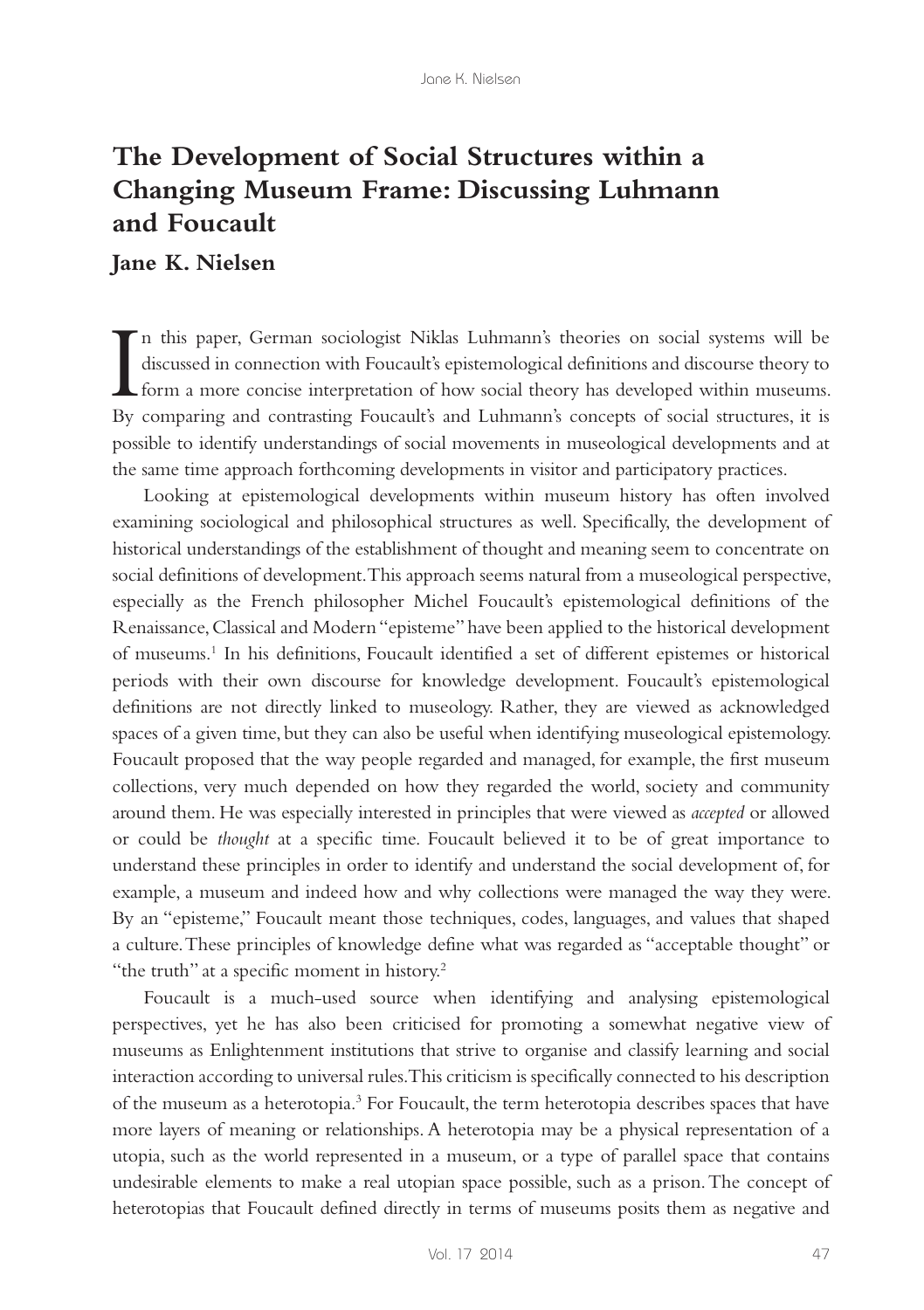confusing places, where cultural development is neglected or completely abandoned due to their general tendency to classify and order objects and collections in outdated paradigms. However, as Beth Lord discusses, Foucault's description of the museum as a heterotopia can also promote museums as positive and progressive places, where layers of meaning can engender different understandings and ways of creating relevance.<sup>4</sup> It should be noted that this is the only direct link we have between Foucault's epistemological definitions and museums. Nevertheless, historical and epistemological developments within museums are often treated as connected with Foucault's definitions of epistemes alone, particularly in modern and postmodern aspects of thought. Therefore, it may be useful to examine how social theories of understanding and interpreting meaning have developed as part of museology.5

When studying developments of modernism and postmodernism within museum history, we must also look at the social movements and tendencies of past societies and communities. The way objects were collected, how exhibitions evolved, and how knowledge was created from collections were very much influenced by the way society (and indeed the world) was viewed and understood. Naturally, this necessitates examining ideological aspects of thought; in his article *Different Spaces* Foucault actually encourages the concept of a society with many heterotopias, not just to encourage difference, but also to promote spaces for new social developments.<sup>6</sup> Foucault understood progress as a growth of social capabilities and possibilities, not necessarily as historical or cultural advancement alone, nor as the movement towards a specific goal or ideal. Social and individual progress defines which power relations and historical events are regarded as matters of course and therefore as necessities at a given time.<sup>7</sup> They are essentially the rules or laws that are not questioned because they are considered "truth." It is within this type of progress that the historical developments of museums can be identified, future challenges and possibilities can be pinpointed, and where museums can find an individual path to contribute to further social and cultural developments.

## **Structures of Social Systems**

It is possible to further define Foucault's approaches to museum development and change by looking at other theories of social systems. In his discussion of sociological systems theory, Luhmann argues that everything can, in fact, be described in terms of systems.<sup>8</sup> In this definition, society does not consist of people but of a series of communicative sub-systems, each performing a special function. Each system of function has a code of meaning, which holds its origin in a basic value, i.e. a common belief. This belief often structures how a system functions culturally, socially and personally, and can deal with e.g. shared social behaviours or norms, individual developments and wishes, and communication methods such as terminologies used within an organisation, articulations of tasks and responsibilities, and social approaches to individual needs. Luhmann believed that systems communicated with society through these codes of meaning. According to Luhmann, we only have access to the physical world through observation. The moment we begin to observe something, a different belief system is in operation between what we observe and what we do not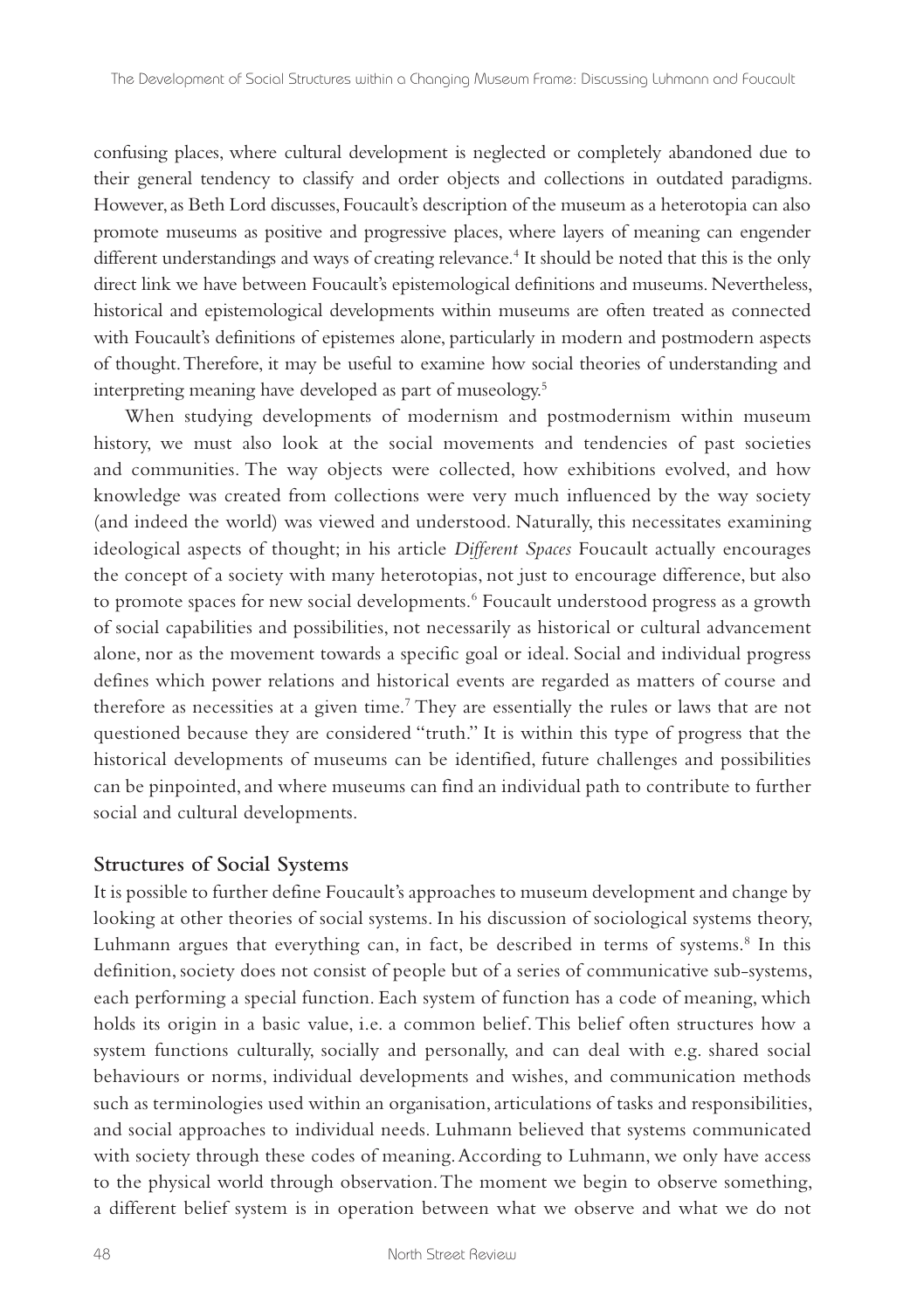observe. In other words, it is not possible to observe something without filtering out something else. According to Luhmann, a system will only understand and use its own code of meaning, and will not understand nor use the code of another system. It is not possible to import the code of one system into another because systems are closed and can only react to things within their environment. Simple examples of these meaning codes include the code of the political system, which can be identified as power/non-power, the health system's code as ill/non-ill, and a military system as peace/non-peace. A meaning code will never have an equal balance between its two definitions; all systems will naturally always strive for the positive aspect of the meaning code. This also means that all meaning codes are essentially subjective because what is regarded as, for example, power or nonpower is subject to an individual's subjective thinking.<sup>9</sup>

The difference between the system and its surroundings is what creates identity. Luhmann also believed that systems were characterised by being closed, self-referencing and selfcreating; thus, a system will approach its choices and decisions from its own understanding.<sup>10</sup> Consequently, a system can only open up to its surroundings when, through its internal logic, it comes across a disturbance. Disturbances arise when the system is able to reflect upon its own differences in comparison to its surroundings.11 For museums, such disturbances might come in the shape of specific community engagements, increased visitor influences, fresh research initiatives within their collections, or new communication strategies. The surroundings will always be more complex than the system itself, and the more complex the surrounding world, the greater the opportunity for the system to increase the complexity of its own identity. By observing the surrounding world, the system can grasp an opportunity to increase and develop its own complexity. The difference between a system and the surrounding world is created by communication, and is therefore determined by what the receiver hears and understands. This makes communication essential to all types of learning within the system. The crux of learning thus pivots on how meaning is created in different relations: internally, within an organisation, and externally, between organisations and the surrounding world. Through this definition, Luhmann is offering an almost complete theory: it is not possible to transfer values and knowledge from one human being to another, but it is possible to "free" a system, let it take responsibility and create itself.12

This discussion shows that if we view the museum as a closed self-referencing and selfcreating system that can only open up to its surroundings by creating a disturbance, then the social development of museum history and epistemology can also be seen as part of a postmodern movement. Within the social constructionist strand of postmodernism, the concepts of social dialogue and the constant exchange of views and opinions become essential. The museum can choose to remain a closed system; however, only when disturbances in the shape of new ideas, inputs, social and cultural changes and constant dialogue with the surrounding world take place will it then be possible to increase the complexity of the museum as a place of social and cultural communication and interaction. The museum, as a social system, must be able to reflect upon its own differences and relevance. These aspects become clearer when examining Luhmann's and Foucault's theories together.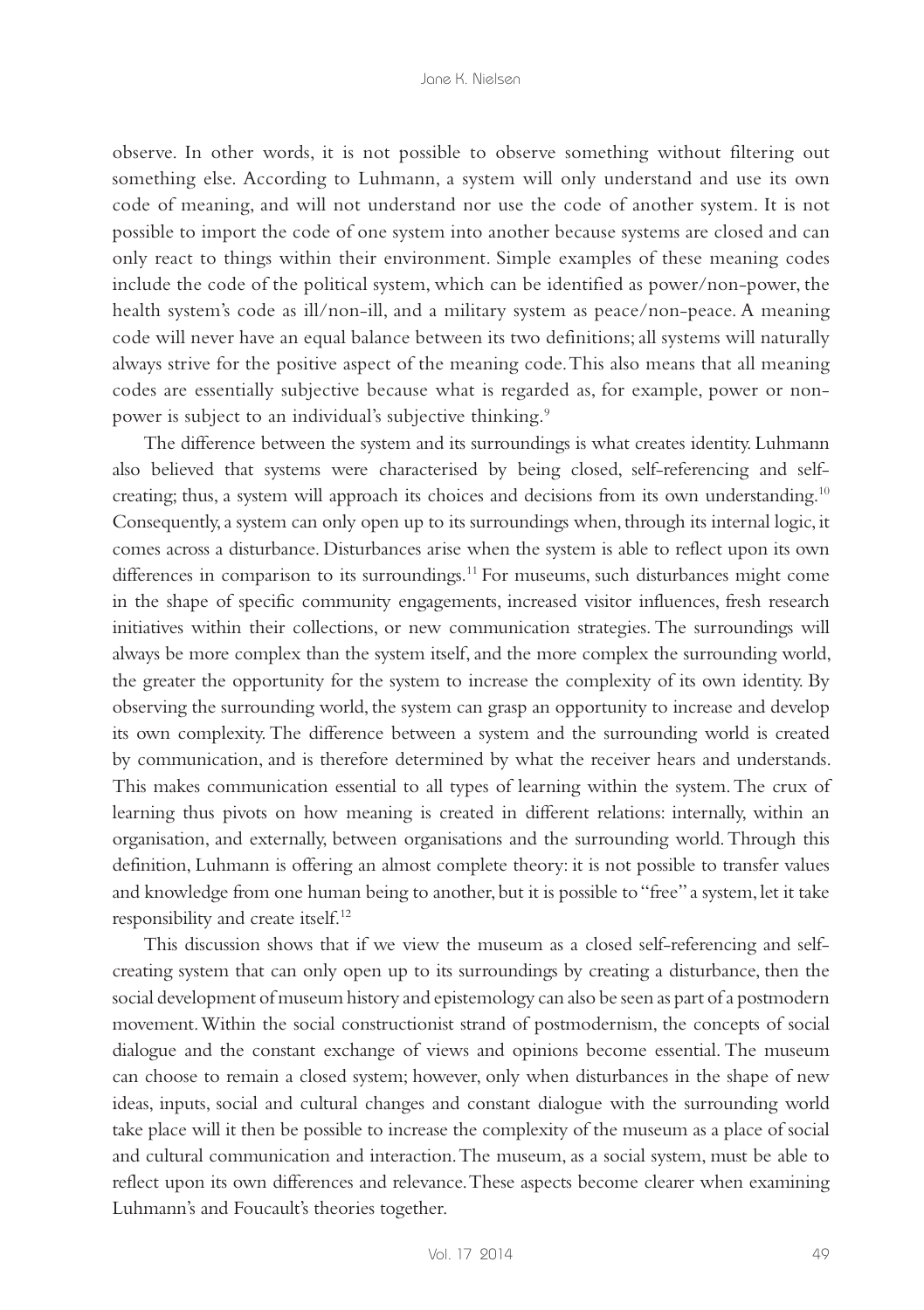## **Creating new structures**

To further this approach, I believe it is fruitful to connect Luhmann's theories on systems to Foucault's analysis of discourses. Although Luhmann (1927-1998) and Foucault (1926-1984) were contemporaries, and their work generally revolved around many of the same theoretical principles, only occasionally do they refer directly to each other's work. Indeed, it is mainly during the last few decades that more all-encompassing comparisons are drawn in literature between the two theorists.13 Drawing a closer comparison between Luhmann's definition of systems and Foucault's analysis of discourses allows us to outline a different understanding of the museum as a communicative system.

 According to Foucault, "the term discourse can be defined as the group of statements that belong to a single system of formation."14 This means that each system in its individual formation identifies and refers to its own beliefs and statements with the sole purpose of defining itself. Discourses therefore become a series of statements limited by a system, but only belonging to a single system of formation. The statements discussed within the system, without external influence, will determine the subject. Foucault directs his analysis on discourses towards "the statement" – he defines and analyses these theories in his work *The Archaeology of Knowledge* (1969).15 He argues that the core of the discourse is the statement. A discourse analysis therefore requires a closer look at which relations exist between the statements, including their transformation, place and how widely they are spread. A discursive formation is established by defining different types of statements - a sort of policy on how we act within the system. Foucault thereby proposes that "the statement" becomes rules that render an expression, a proposition or an act as discursively meaningful.<sup>16</sup> Once it is transformed into rules, "the statement " is endowed with a very special meaning in Foucault's definition: it is the rules that make an expression or a proposition discursively meaningful, not the statement in itself.

This creates a direct link to Luhmann's definition of the system as closed and selfreferencing, and it is possible to see certain shared discursive elements between Luhmann's and Foucault's theories.17 Discourses are meaning structures that make it possible to determine different meaning elements, such as our shared social and cultural values and our social aspects of thoughts. Discourses are also the result of interventions (direct or indirect) that either connect meaning elements to each other or disconnect them. More importantly, both Luhmann and Foucault argue that an analysis can in itself provoke a suitable disturbance to a social system. This means that a disturbance such as new technological, social, interpretative or cultural impacts may create entirely new sets of values and beliefs that not only challenge the old discourse, but that also may transform it to encompass new meaning structures. This is often the case at museums where major projects, immense refurbishments, or new approaches have formed new interpretive experiences, reached new audiences, or broadened collection research and communication. Furthermore, from a historical context, it is possible to observe and analyse a closed system through potential oppositional systems because they provide a suitable balance for analytical observations.<sup>18</sup>

These definitions become especially relevant in terms of museum communication and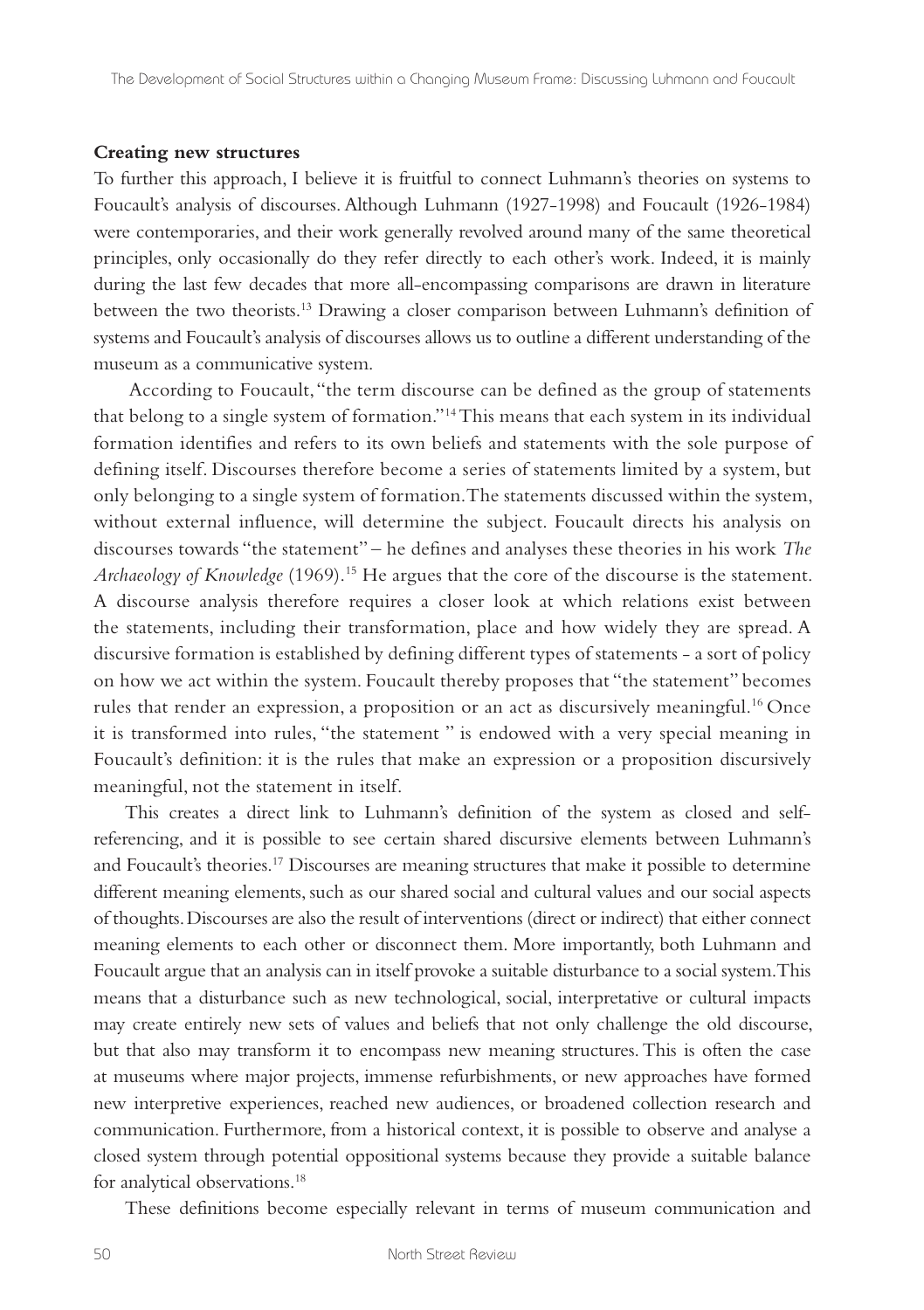interaction because they state that a museum as a social system can itself create a proper disturbance and therefore question, criticise, and redefine its own relevance within society. A disturbance within such a strong communicative and interpretative system as a museum will undoubtedly set new standards for communication between the museum and other systems, or groups of communities and society. First and foremost, this involves communication and interaction with many different groups of museum visitors. Some museums have been very successful in interacting with different visitor and community groups, engaging in new partnerships and forming new communication facilities around their existing social structures. However, museums are also known to be reluctant towards any form of change and often regard change as a problem. In order for museums to form new theoretical and practical structures of social and interactive development, they must be open to new ways of looking at their essential disciplines: learning, interpretation, research, interaction, and communication. Change or transformation may also require an examination of academic and non-academic disciplines, such as futurology or storytelling, which as yet have not been fully connected to museology. Above all, forming new social structures for future museological development requires museums to open up to both theoretical and practical disturbances that can help them develop their epistemological and social understandings in a fast changing world. In other words, it is within challenges (or disturbances) that social systems such as museums can develop new meaning structures for themselves and their visitors, and at the same time (re-)define themselves as strong, relevant and meaningful institutions in the society in which they exist. Graham Black provides a fitting statement on which to conclude: "Society is changing much faster than we are. We must accept the need for rapid change in museum ethos and practice, even in times of financial hardship, in order to respond to twenty-first century demands – a big challenge for a profession that is notoriously resistant to change. For the necessary change to happen, we must all be futurists now"<sup>19</sup>